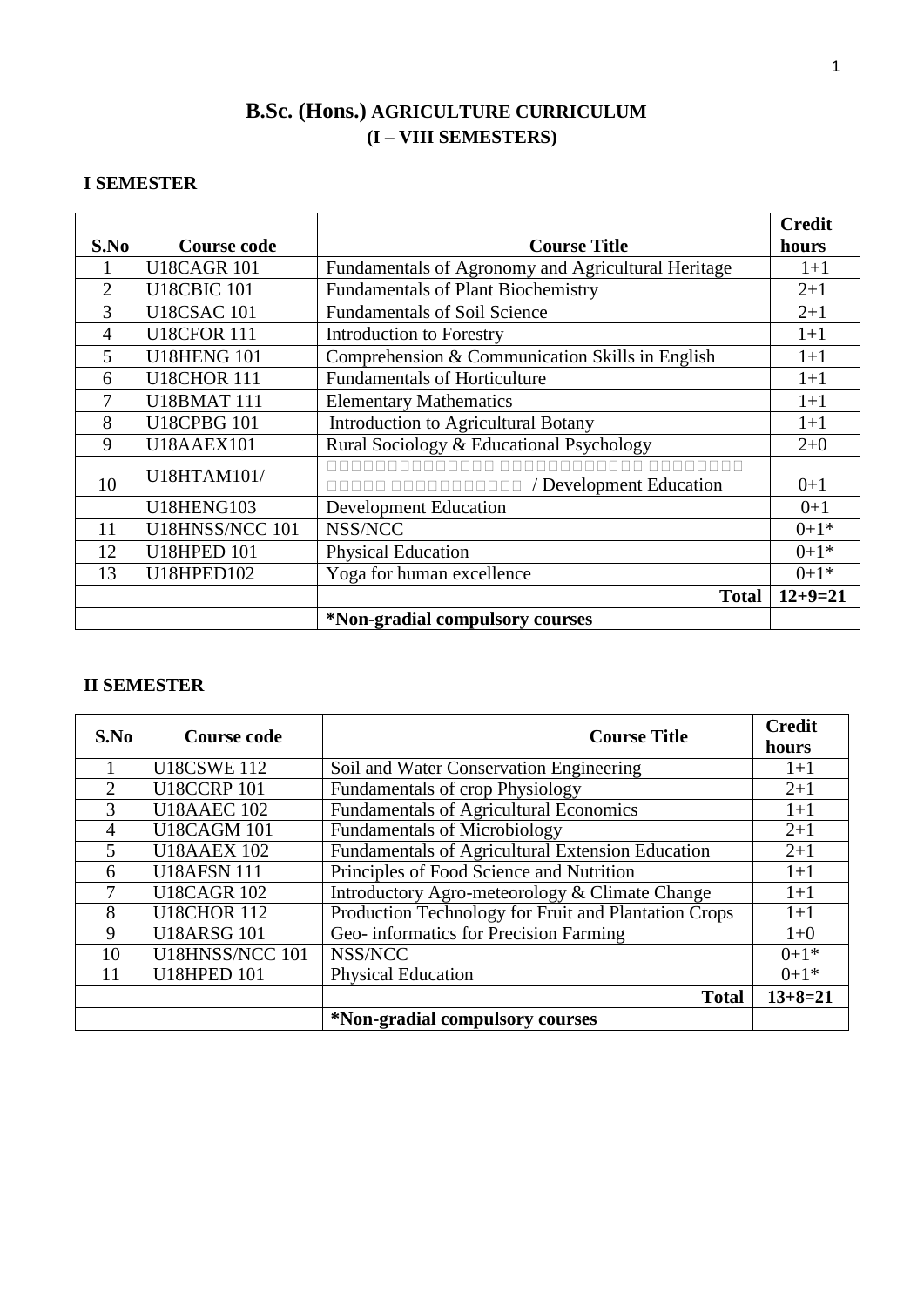## **III SEMESTER**

| S.No           | <b>Course code</b>     | <b>Course Title</b>                                                | <b>Credit</b><br>hours |
|----------------|------------------------|--------------------------------------------------------------------|------------------------|
|                | <b>U18CPAT 201</b>     | <b>Fundamentals of Plant Pathology</b>                             | $2+1$                  |
|                | <b>U18CAEN 201</b>     | <b>Fundamentals of Entomology</b>                                  | $2+1$                  |
| 3              | <b>U18CSST 201</b>     | Principles of Seed Technology                                      | $2+1$                  |
| $\overline{4}$ | <b>U18CAGR 201</b>     | $\overline{Crop}$ Production Technology - I ( <i>Kharif</i> crops) | $1+1$                  |
| 5              | <b>U18CHOR 211</b>     | Production Technology for Vegetables and Spices                    | $1+1$                  |
| 6              | <b>U18AENS 201</b>     | Environmental Studies & Disaster Management                        | $2+1$                  |
|                | <b>U18AAMP201</b>      | <b>Livestock and Poultry Management</b>                            | $2+1$                  |
| 8              | <b>U18AAEC 201</b>     | Farm Management, Production & Resource Economics                   | $1+1$                  |
| 9              | <b>U18CSAC 201</b>     | Soil Resource Inventory                                            | $1+1$                  |
| 10             | <b>U18AFMP211</b>      | Farm Machinery and Power                                           | $1+1$                  |
| 11             | <b>U18AAGR 202</b>     | Study tour                                                         | $0+1*$                 |
| 12             | <b>U18HNSS/NCC 101</b> | NSS/NCC                                                            | $0+1*$                 |
| 13             | <b>U18HPED 101</b>     | <b>Physical Education</b>                                          | $0+1*$                 |
|                |                        | Total                                                              | $15+10=25$             |
|                |                        | *Non-gradial compulsory courses                                    |                        |

## **IV SEMESTER**

| S.No           | <b>Course code</b> | <b>Course Title</b>                                     | <b>Credit</b> |
|----------------|--------------------|---------------------------------------------------------|---------------|
|                |                    |                                                         | hours         |
|                | <b>U18CPBG 201</b> | <b>Fundamentals of Genetics</b>                         | $2+1$         |
| $\overline{2}$ | <b>U18AAEX 201</b> | <b>Communication Skills and Personality Development</b> | $1+1$         |
| 3              | <b>U18BSTA 211</b> | <b>Statistical Methods</b>                              | $1+1$         |
| 4              | <b>U18CPAT 201</b> | Principles of plant disease management                  | $1+1$         |
| 5              | <b>U18CAEN 202</b> | Management of beneficial and harmful insects            | $2+1$         |
| 6              | <b>U18CAGR 203</b> | Crop Production Technology - II ( $Rabi$ crops)         | $1+1$         |
|                | <b>U18CAGR 204</b> | Farming System & Sustainable Agriculture                | $1+1$         |
| 8              | <b>U18CSAC 202</b> | Problematic soils and their management                  | $2 + 0$       |
|                |                    | Production Technology for Ornamental Crops, MAP and     |               |
| 9              | <b>U18CHOR 212</b> | Landscaping                                             | $1+1$         |
| 10             | <b>U18CANM 201</b> | <b>Introductory Nematology</b>                          | $0+1$         |
| 11             | <b>U18ANST 201</b> | Fundamentals and Applications of nanotechnology         | $1 + 0$       |
| 12             | <b>U18AERG 211</b> | Renewable Energy and green tehnology                    | $1+1$         |
|                | U18HNSS/NCC        |                                                         |               |
| 12             | 101                | NSS/NCC                                                 | $0+1*$        |
| 13             | <b>U18HPED 101</b> | <b>Physical Education</b>                               | $0+1*$        |
|                |                    | <b>Total</b>                                            | $14+10=24$    |
|                |                    | *Non-gradial compulsory courses                         |               |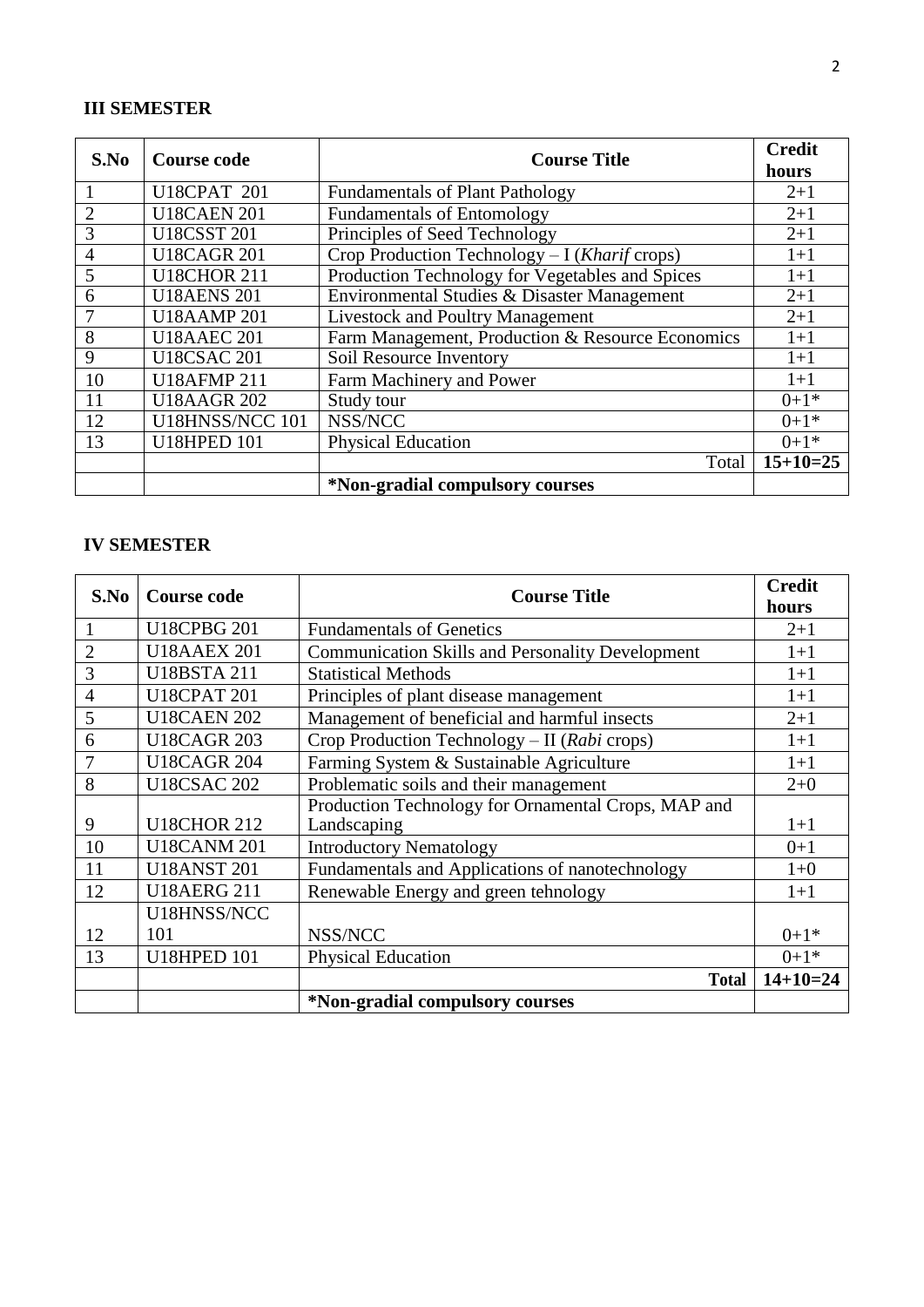## **V SEMESTER**

| S.No           | <b>Course code</b> | <b>Course Title</b>                                                         | <b>Credit</b><br>hours |
|----------------|--------------------|-----------------------------------------------------------------------------|------------------------|
|                | <b>U18CPBG 301</b> | <b>Fundamentals of Plant Breeding</b>                                       | $2+1$                  |
| $\overline{2}$ | <b>U18AAEC 301</b> | Agricultural Marketing Trade & Prices                                       | $2+1$                  |
| 3              | <b>U18CAGM 301</b> | <b>Agricultural Microbiology</b>                                            | $1+1$                  |
| $\overline{4}$ | <b>U18CPAT 301</b> | Diseases of Field and Horticultural crops and their<br>management - I       | $1+1$                  |
| 5              | <b>U18AARM 301</b> | <b>Entrepreneurship Development and Business Management</b>                 | $1+1$                  |
| 6              | <b>U18CAGR 301</b> | Practical Crop Production - I (Kharif crops)                                | $0 + 2$                |
| 7              | <b>U18CHOR 311</b> | Post harvest management and value addition of fruits and<br>vegetable crops |                        |
| 8              | <b>U18CSAC 301</b> | Manures, Fertilizers and Soil Fertility Management                          | $2 + 1$                |
| 9              | <b>U18AAPE 311</b> | Protected Cultivation and Secondary Agriculture                             | $1+1$                  |
| 10             | <b>U18CAGR 302</b> | Rainfed Agriculture & Watershed Management                                  | $1 + 1$                |
| 11             | <b>U18CAEN 301</b> | Pests of Field crops and stored produces and their<br>management            | $1+1$                  |
| 11             | <b>U18HNCC 101</b> | $NCC*$                                                                      |                        |
|                |                    | <b>Total</b>                                                                | $13+12=25$             |
|                |                    | *Non-gradial compulsory courses                                             |                        |

#### **VI SEMESTER**

| S.No           | <b>Course code</b>                                                | <b>Course Title</b>                                  | <b>Credit</b> |  |  |
|----------------|-------------------------------------------------------------------|------------------------------------------------------|---------------|--|--|
|                |                                                                   |                                                      | hours         |  |  |
|                | <b>U18AAEC 302</b>                                                | <b>Agricultural Finance and Co-Operation</b>         | $2+1$         |  |  |
|                |                                                                   | Diseases of Field and Horticultural crops and their  |               |  |  |
| 2              | <b>U18CPAT 302</b>                                                | management -II                                       | $2+1$         |  |  |
| $\overline{3}$ | <b>U18HCOM 311</b>                                                | Agro Informatics                                     | $1+1$         |  |  |
| $\overline{4}$ | <b>U18AENS 301</b>                                                | <b>Environmental Pollution and Management</b>        | $1+1$         |  |  |
| 5              | <b>U18CAEN 301</b>                                                | Pests of Crops and Stored grain and their Management | $2+1$         |  |  |
| 6              | <b>U18CAGR 303</b>                                                | Practical Crop Production - II (Rabi crops)          | $0 + 2$       |  |  |
| 7              | <b>U18CAGR 304</b>                                                | Principles of organic Farming                        | $1+1$         |  |  |
| 8              | <b>U18CABT 301</b>                                                | Plant Bio technology                                 | $2+1$         |  |  |
| 9              | <b>U18CPBG 302</b>                                                | Crop Improvement                                     | $2+1$         |  |  |
| 10             | <b>U18OOPT 301</b>                                                | Optional course**                                    | $1+1$         |  |  |
| 11             | <b>U18HNCC 101</b>                                                | NCC <sup>*</sup>                                     |               |  |  |
|                |                                                                   | <b>Total</b>                                         | $13+11=24$    |  |  |
|                | *Non-gradial compulsory courses                                   |                                                      |               |  |  |
|                | <b>** List of Optional courses has been attached in Page No.5</b> |                                                      |               |  |  |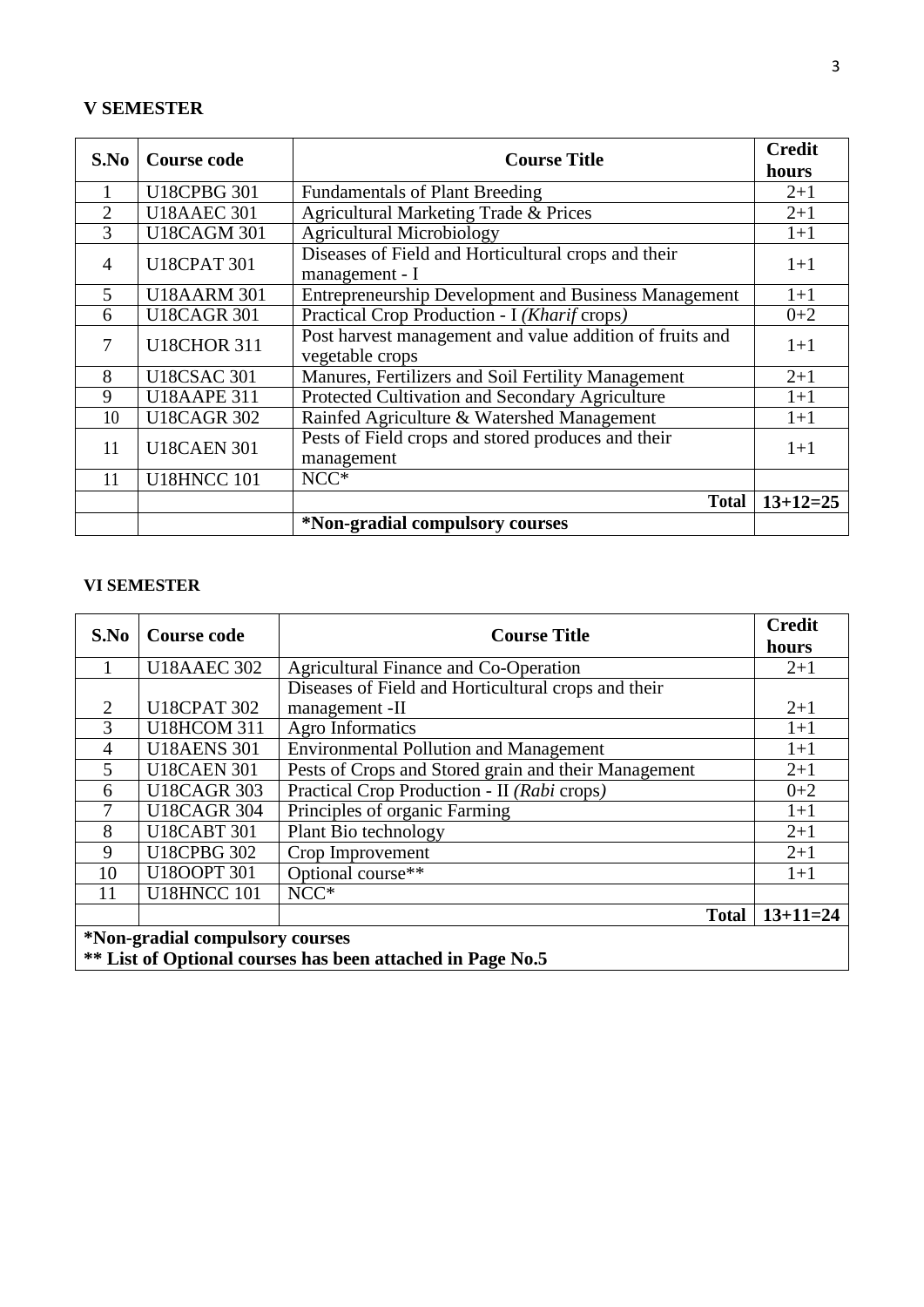#### **VII SEMESTER**

| S.No | Course code        | <b>Course Title</b>                                     | <b>Credit</b><br>hours |
|------|--------------------|---------------------------------------------------------|------------------------|
|      | <b>U18AAEX 401</b> | Student RAWE & AIA programme (Rural Agricultural        |                        |
|      |                    | Work Experience and Agro-industrial Attachment)         | $0+20$                 |
| 2    | <b>U18CAGR 401</b> | Project Report Preparation, presentation and Evaluation | $0+1$                  |
| 3    | <b>U18AAEX 402</b> | All India Study Tour*                                   | $0+1$                  |
|      |                    | <b>Total</b>                                            |                        |

## **VIII SEMESTER**

| S.No | Course code                                                   | <b>Course Title</b>                    |              | <b>Credit</b><br>hours |  |
|------|---------------------------------------------------------------|----------------------------------------|--------------|------------------------|--|
|      | U18AELPXXX                                                    | <b>Experiential Learning Programme</b> | Module I     | $0+10$                 |  |
| 2    |                                                               | U18AELPYYY   Hands on training $(HOT)$ | Module II    | $0+10$                 |  |
|      |                                                               |                                        | <b>Total</b> | 20                     |  |
|      | * List of Experiential courses has been attached in Page No.5 |                                        |              |                        |  |

**Total Credit Hours - 181**